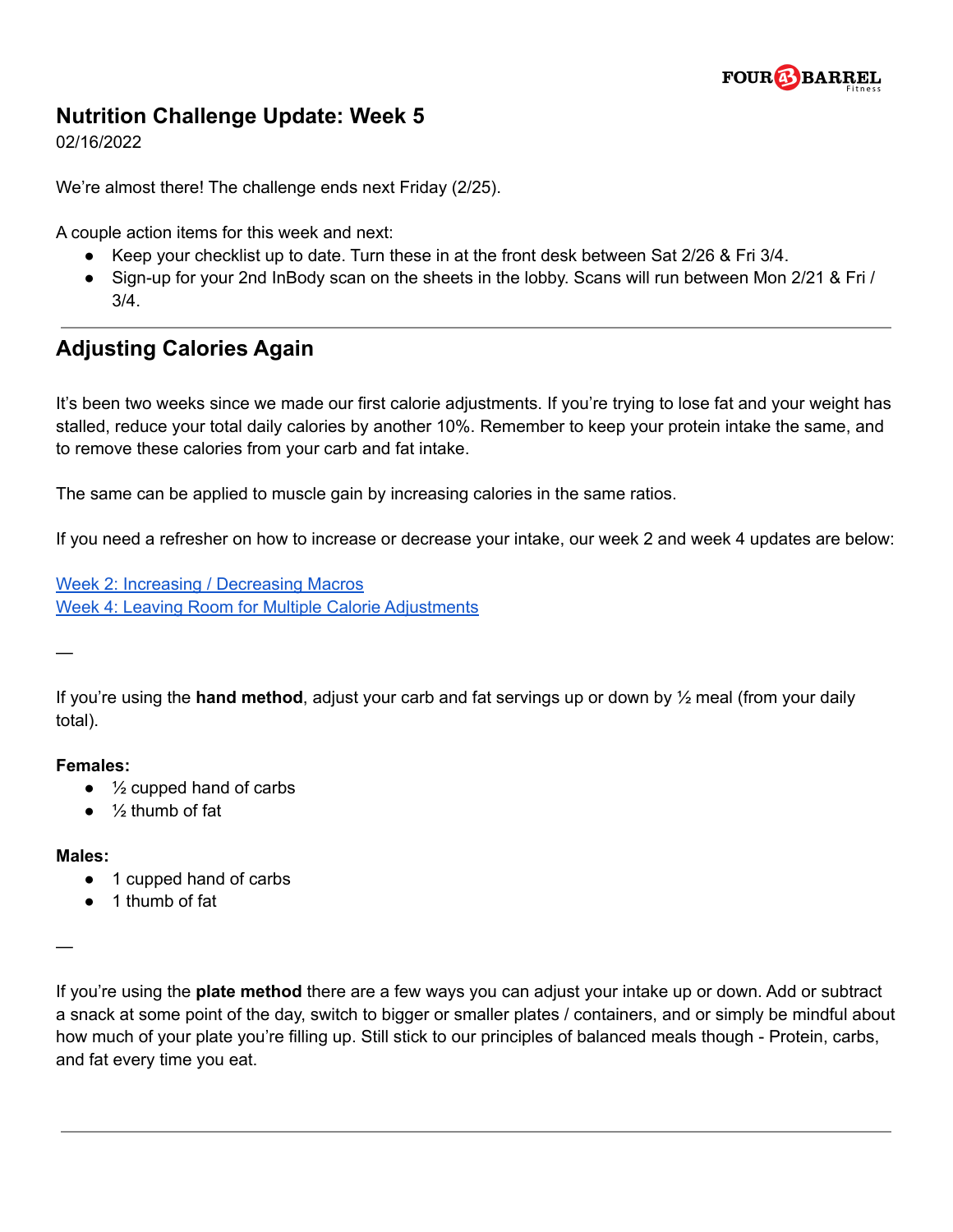

# **Feeling Hungry?**

If you're reducing your calories it's not uncommon to be a little hungry. This is part of the process when you're losing fat. The good news is, if you're spacing meals consistently throughout the day, you're never too far away from your next meal or snack.

As your calories drop, it helps to eat lower density foods. These are foods that are lower in calories by volume.

Most vegetables and fruits fall in this category. So as your carb and fat servings get smaller, adding more vegetables to your meal will give you more food without adding many calories. Also, replacing starchy carbs (rice, potatoes, bread, pasta, etc) with fruit, will allow you to eat more volume but get the same amount of carbs.

Here's an example:

- 100 grams of cooked white rice = 29g net carbs
- 100 grams of apples = 11g net carbs

So it takes almost 3x the amount of apples by volume in order to get the same carb dose as rice.

Lastly, if you're trying to **gain muscle and you're increasing calories,** it's common to **feel full**. If you're struggling to get in all the calories you need, try the inverse of the cutting scenario above, and opt for more dense foods with your meals.

### **Food Quality & Slippery Slopes**

Some diets work entirely off of principles of food quality. The Paleo Diet, Whole30, and other similar diets focus almost exclusively on eating select groups of whole foods and ruling out everything else categorically.

Practitioners often see some fat loss early on with these approaches because their calories drop significantly by way of switching to less dense whole foods and eliminating processed foods. We're supporters of any diet that gets you eating more whole foods, but these diets often ignore important elements of food **quantity**, and are often short-lived because of their restrictive nature.

On the flip side, you can still lose weight and/or gain muscle by focusing almost entirely on quantity. If calories and macros are controlled within a tight tolerance, food quality isn't as essential. The problem here is lower quality processed foods don't provide as many vitamins, minerals, or essential nutrients, and they can be much more of a slippery slope.

Most processed foods are super savory or sweet, they are less filling, and are very calorically dense. This keeps you coming back from more, and it makes it very easy to consume hundreds of additional calories without adding much food volume. Unknowingly consuming lots of additional calories from processed foods adds up quickly, and is eventually what leads to weight gain or fat accumulation for most people.

So the trick seems to be having a process that's focused *mostly* on whole foods, one that's not overly restrictive, and one that has some metric for quantity control.